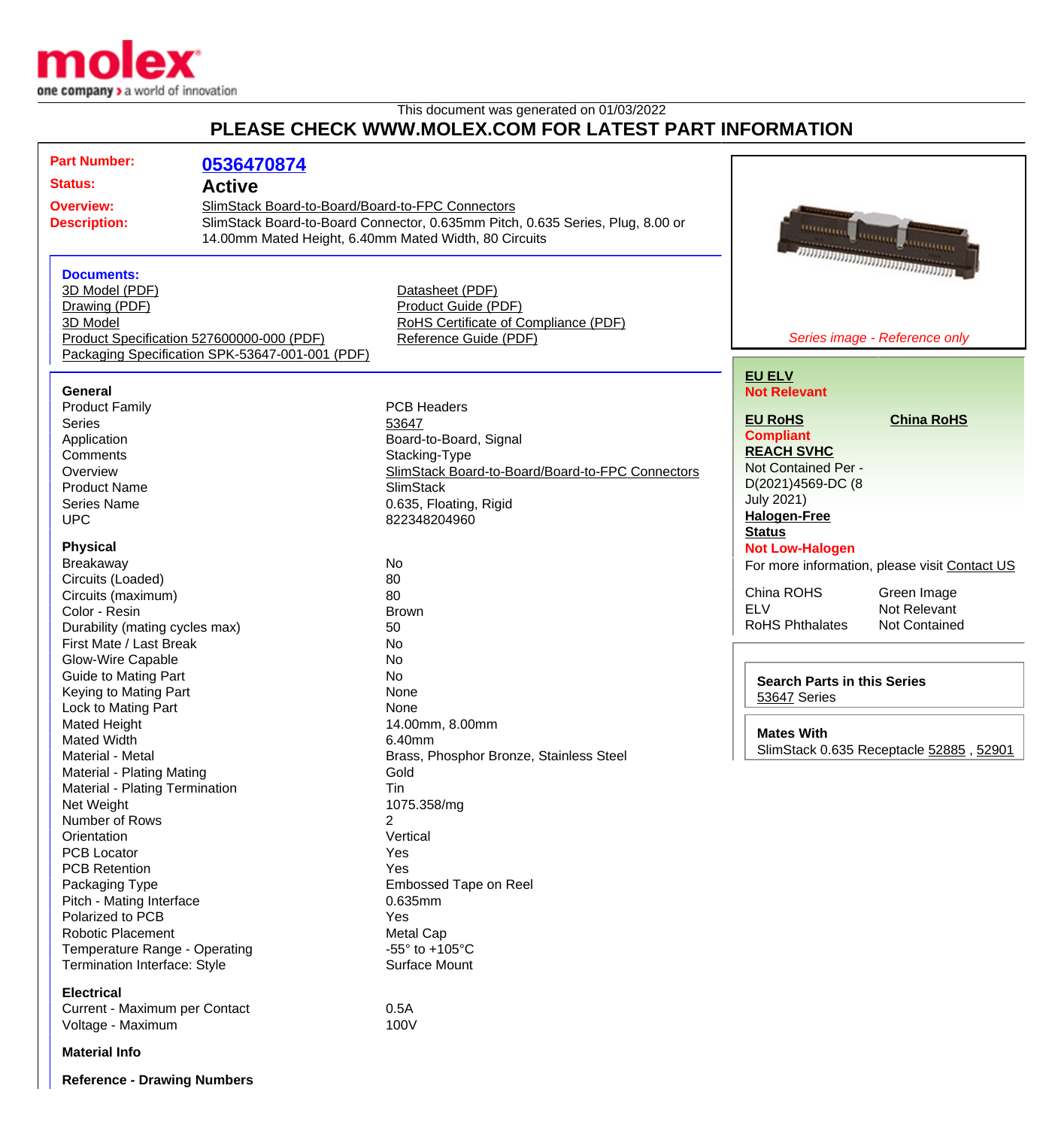Packaging Specification Network SPK-53647-001-001 Product Specification 627600000-000

Sales Drawing Sales Drawing SD-53647-002-001, SD-53647-003-001, SD-53647-003-002, SD-53647-003-003

## This document was generated on 01/03/2022 **PLEASE CHECK WWW.MOLEX.COM FOR LATEST PART INFORMATION**